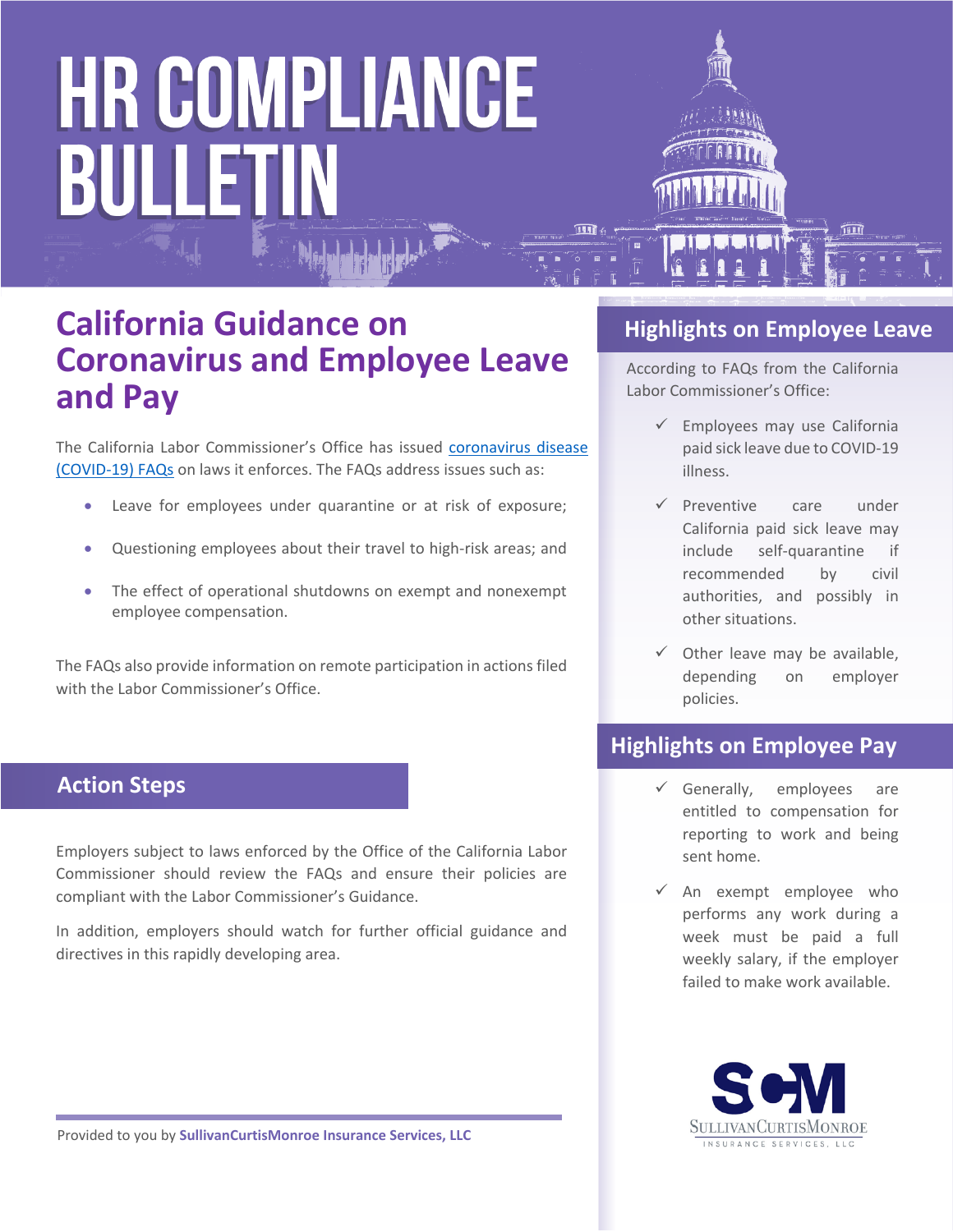## **HR COMPLIANCE BULLETIN**



#### **Coronavirus Disease (COVID-19) – FAQs on Laws Enforced by the California Labor Commissioner's Office**

#### *1. Can an employee use California Paid Sick Leave due to COVID-19 illness?*

Yes. If the employee has paid sick leave available, the employer must provide such leave and compensate the employee under [California paid sick leave laws](https://www.dir.ca.gov/dlse/paid_sick_leave.htm).

Paid sick leave can be used for absences due to illness; the diagnosis, care or treatment of an existing health condition; or preventive care for the employee or the employee's family member.

Preventive care may include self-quarantine as a result of potential exposure to COVID-19 if quarantine is recommended by civil authorities. In addition, there may be other situations where an employee may exercise their right to take paid sick leave, or an employer may allow paid sick leave for preventive care. For example, where there has been exposure to COVID-19 or where the worker has traveled to a high-risk area.

#### *2. If an employee exhausts sick leave, can other paid leave be used?*

Yes, if an employee does not qualify to use paid sick leave, or has exhausted sick leave, other leave may be available. If there is a vacation or paid time off policy, an employee may choose to take such leave and be compensated, provided that the terms of the vacation or paid time off policy allows for leave in this circumstance.

#### *3. Can an employer require a worker who is quarantined to exhaust paid sick leave?*

The employer cannot require that the worker use paid sick leave; that is the worker's choice. If the worker decides to use paid sick leave, the employer can require they take a minimum of two hours of paid sick leave per day. The determination of how much paid sick leave will be used per workday is up to the employee.

#### *4. Can an employer require a worker to provide information about recent travel to countries considered to be high-risk for exposure to the coronavirus?*

Yes. Employers can request that employees inform them if they are planning or have traveled to [countries considered by](https://wwwnc.cdc.gov/travel/notices)  [the Centers for Disease Control and Prevention to be high-risk areas for exposure to the coronavirus](https://wwwnc.cdc.gov/travel/notices). However, employees have a right to medical privacy, so the employer cannot inquire into areas of medical privacy.

#### *5. Is an employee entitled to compensation for reporting to work and being sent home?*

Yes. Generally, if an employee reports to their regularly scheduled shift but is required to work fewer hours or is sent home, the employee must be compensated for at least two hours or no more than four hours of reporting time pay.

For example, a worker who reports to work for an eight-hour shift and only works for one hour must receive four hours of pay, one for the hour worked and three as reporting time pay so that the worker receives pay for at least half of the expected eight-hour shift. An exception to reporting time pay is where operations cannot commence or continue when recommended by civil authorities.

#### [Additional information on reporting time pay](http://www.dir.ca.gov/dlse/FAQ_ReportingTimePay.htm) is posted online.